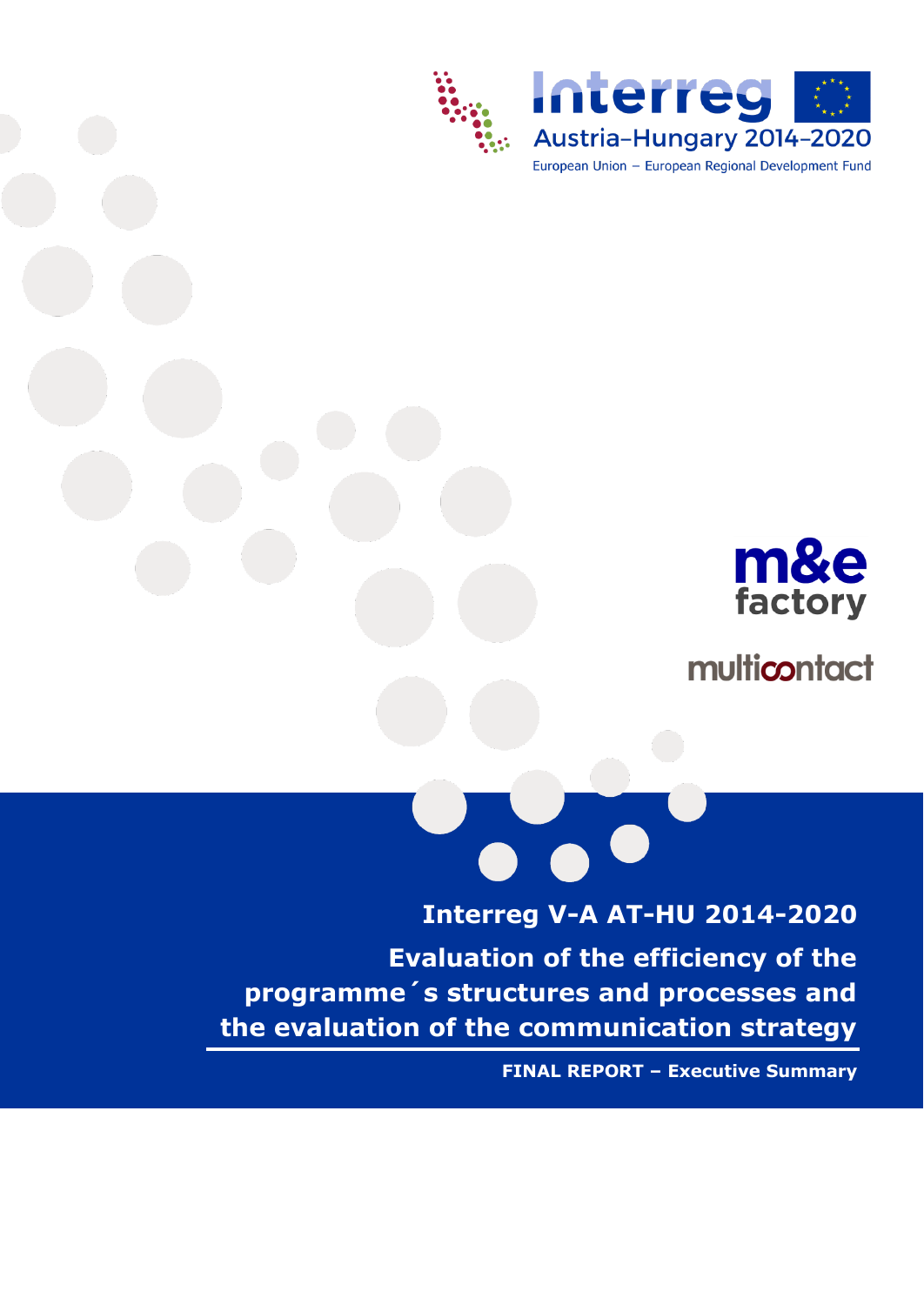

# *Disclaimer:*

*The information and views set out in this report are those of the author(s) and do not necessarily reflect the official opinion of the contractor.* 

### *Recommended citation:*

*Interreg V-A AT-HU 2014-2020, Evaluation of the efficiency of the programme´s structures and processes and the evaluation of the communication strategy, FINAL REPORT*

#### *Authors:*

*M&E Factory monitoring and evaluation GMBH: Christine Hamza, Angelos Sanopoulos MultiContact Consulting Kft: Zsuzsanna Uszta, Éva Magyar*

#### *Contractor:*

*Mag. (FH) Tatjana Paar Verwaltungsbehörde Interreg V-A AT-HU Regionalmanagement Burgenland GmbH Technologiezentrum, 7000 Eisenstadt e-mail: tatjana.paar@rmb.co.at*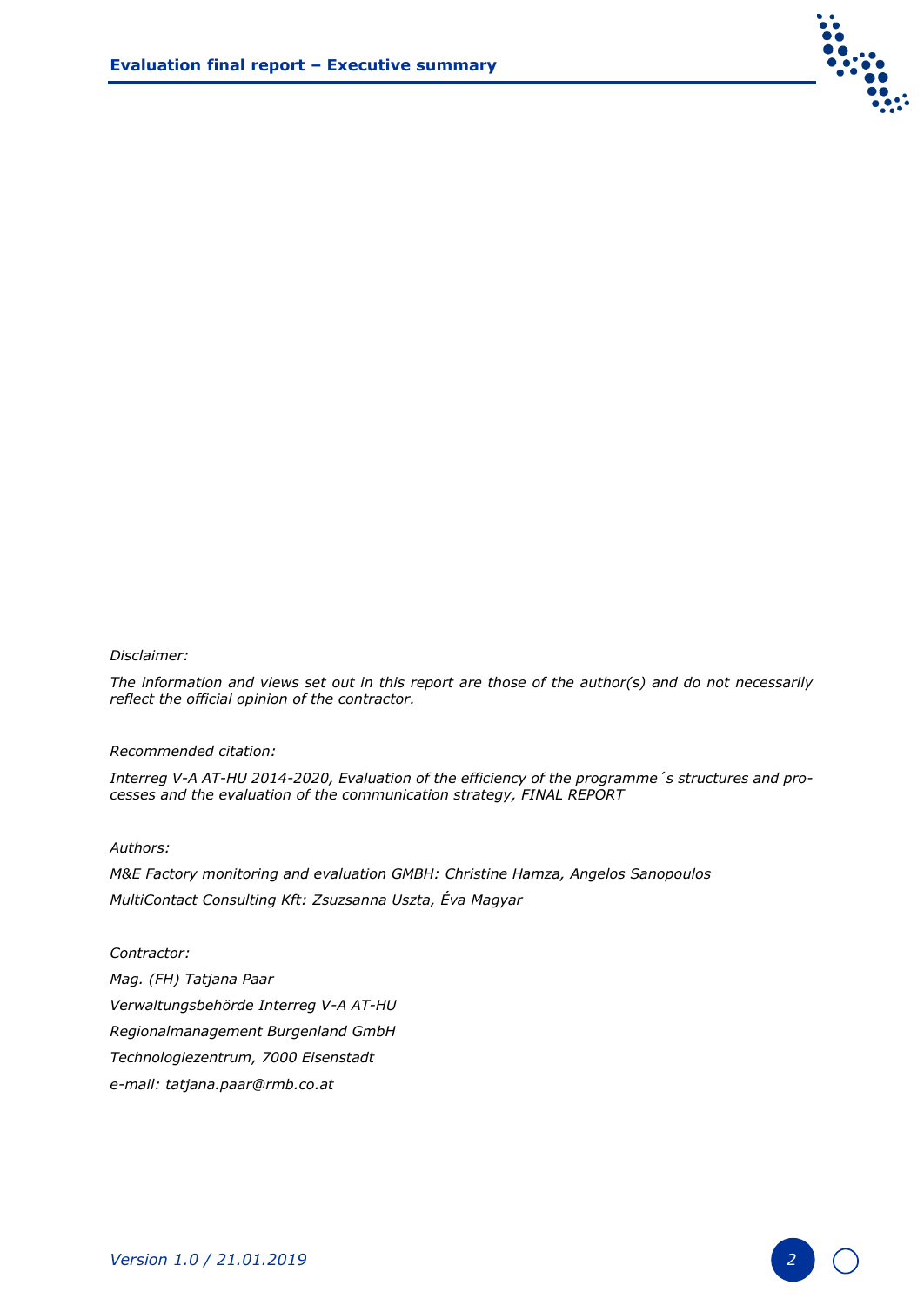

# **Executive summary**

Interreg V A Austria-Hungary Cooperation Programme (Interreg AT-HU) is a cross-border cooperation programme under the European Territorial Cooperation objective of the EU cohesion policy 2014-2020. The Managing Authority (MA) of Interreg AT-HU, represented by Regionalmanagement Burgenland GmbH, contracted M&E Factory GmbH and MultiContact Consulting with the "evaluation of the efficiency of the programme's structures and processes and the evaluation of the communication strategy" on 13 June 2018.

The evaluation of the programme follows the requirements of European Regulation 1303/2013 Article 56, according to which the MA should carry out an evaluation addressing the effectiveness, efficiency and impact of the programme.

This report addresses the effectiveness and efficiency of the programme implementation as well as the implementation of the communication strategy. The evaluation is based on the evaluation questions outlined by the MA and defined in detail by the evaluation team.

The evaluation is based on a theory-based approach designed along three general groups of activities, each covering a different set of evaluation elements:

- general programme management activities;
- project life cycle;
- communication activities.

The data collection, interviews and survey, as well as the analysis phase, followed the structure of these three groups of activities. The assessment was done through a thoroughly defined evaluation system containing evaluation questions, key elements of the activities, judgment criteria, evaluation indicators and methodologies.

# **Achievement of OP targets**

The evaluation revealed that the overall programme implementation has so far achieved the target values of the programme in terms of output indicators. Due to the late designation, the financial indicator values could not have been reached at the time of the evaluation. Nevertheless, at the time of the evaluation, project approvals covered 81% of the allocated cross-border programme budget. This included some larger projects.

Much of the remaining budget is allocated to Thematic Objective 11, which is by nature a very open thematic area. The applications submitted in this Priority Axis are smaller and rather "soft", so it will be more difficult to achieve a satisfactory level of absorption. To achieve the target values of the programme it is necessary to attract new applicants. Regional Coordinators will therefore have to become more active in addressing new applicants.

## *Programme management*

In principle the structures and process of the cooperation programme are set up effectively. All the necessary programme management bodies are operating as expected. There are, however, some organisational issues. The MA has responsibility over the programme, but the various participating programme bodies are situated in different organizational hierarchies and geographical locations.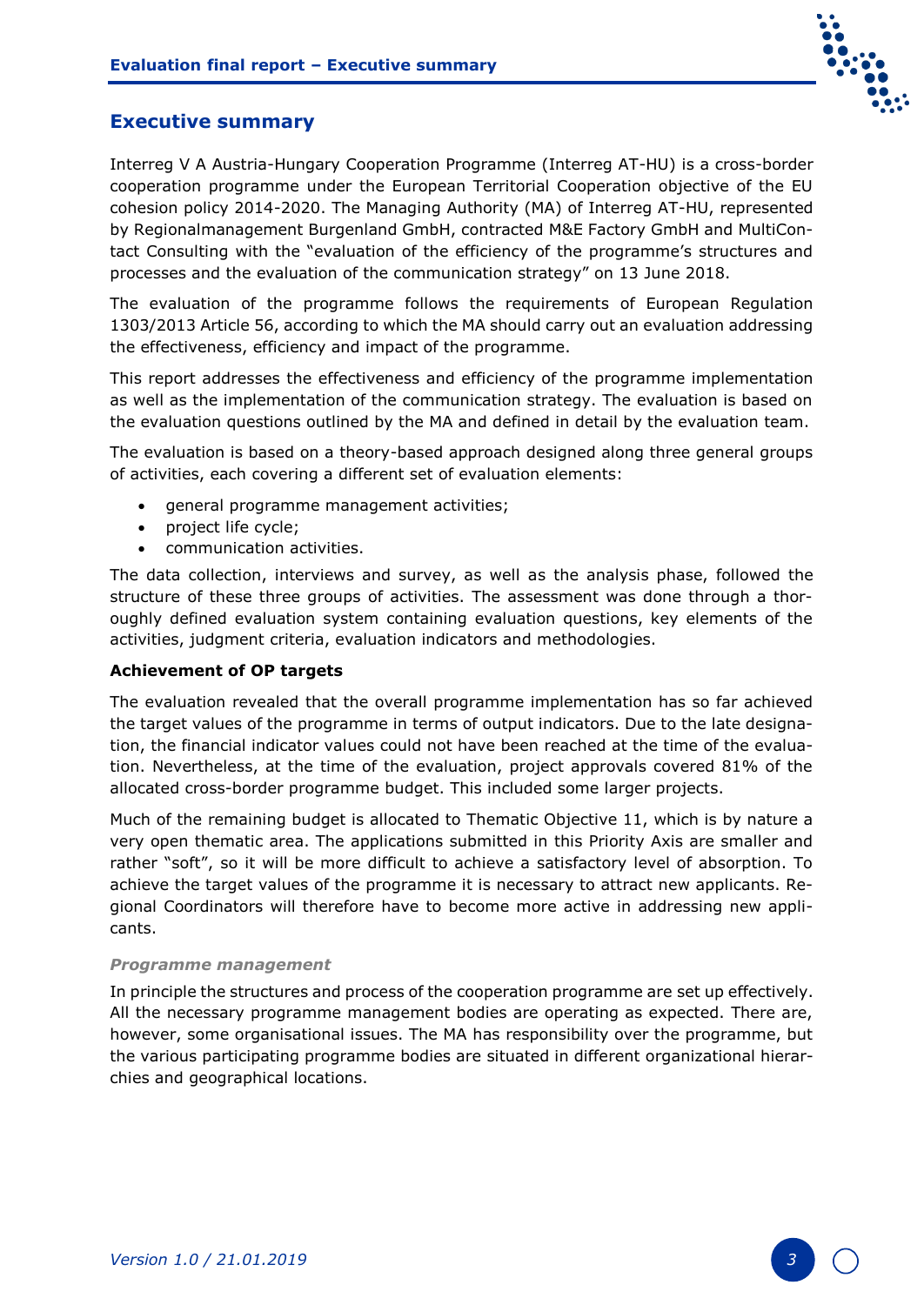

The programme management in general has established all the tools and requirements needed to ensure sufficient interaction between the different programme management bodies. The programme management organises regular Monitoring Committee meetings and Bilateral Working Group meetings, and has established a document archive at the programme website (back office). The decision-making processing in Bilateral Working Group meetings and at the Monitoring Committee level in general is clear and transparent. Participants in the Bilateral Working Group and the Monitoring Committee are generally satisfied with the process and highlight the positive communication atmosphere. There is no urgent need to change the process. First Level Controls meetings are envisaged at least once a year.

The administrative burden for the core programme management has not been reduced. The level of detail in the application form has increased, as has the complexity of reporting required. For some programme bodies the use of the electronic monitoring system (eMS) has meant a significant increase in the administrative burden, especially while the eMS application was being developed. For the management of the programme, on the other hand, the eMS system is seen as a considerable improvement in efficiency due to the level of structure it imposes.

The financial control process has not been improved compared to the previous programming period. First, validation is handled differently in different First Level Controls. Second, to avoid financial errors the level of detail in financial control has increased to the point where it frustrates beneficiaries, causes Interreg to appear unattractive, and creates high administrative costs for host administrations. The current complexity of the reporting leads to less and less participation in Interreg and certainly scares away new applicants. This level of detail exceeds European Commission requirements.

The Joint Secretariat (JS) has significant resource problems and this leads to delays. Due to the fact that the last programme period overlapped significantly with the current programme period, the programme management had to deal with a significantly higher workload. This has led to major bottlenecks affecting the preparation of the current programming period.

## *Project management life cycle*

The guiding documents are seen as very useful, but they became available too late. This was caused by the late publication of the EC documents on one hand, and resource issues in the programme management on the other hand.

The personal relationship with the applicants positively affects the success of the programme. In Hungary the Regional Coordinators have continuous communication with the First level controls and also with the JS (same hosting body). In Austria, however, the Regional Coordinators do not have any systematic monitoring of their support nor is there a systematic information exchange between Austrian Regional Coordinators, the Austrian First level controls and the JS. Although the Regional Coordinators have the most important role during the preparation/application phase, project partners often contact them also during the implementation of the project. At different stages of the project life cycle, communication with applicants/beneficiaries moves from the Regional Coordinator to the Secretariat and finally to the First Level Control. It happens that these different contacts provide different information. The information provided to the beneficiaries is not coherent, due to the lack of coordination between the three types of programme management bodies.

The application process is positively influenced by the eMS tool, which helps the applicant to fill in the necessary information. Nevertheless, applicants who are not supported by consultants or other experts have considerable difficulties understanding the intervention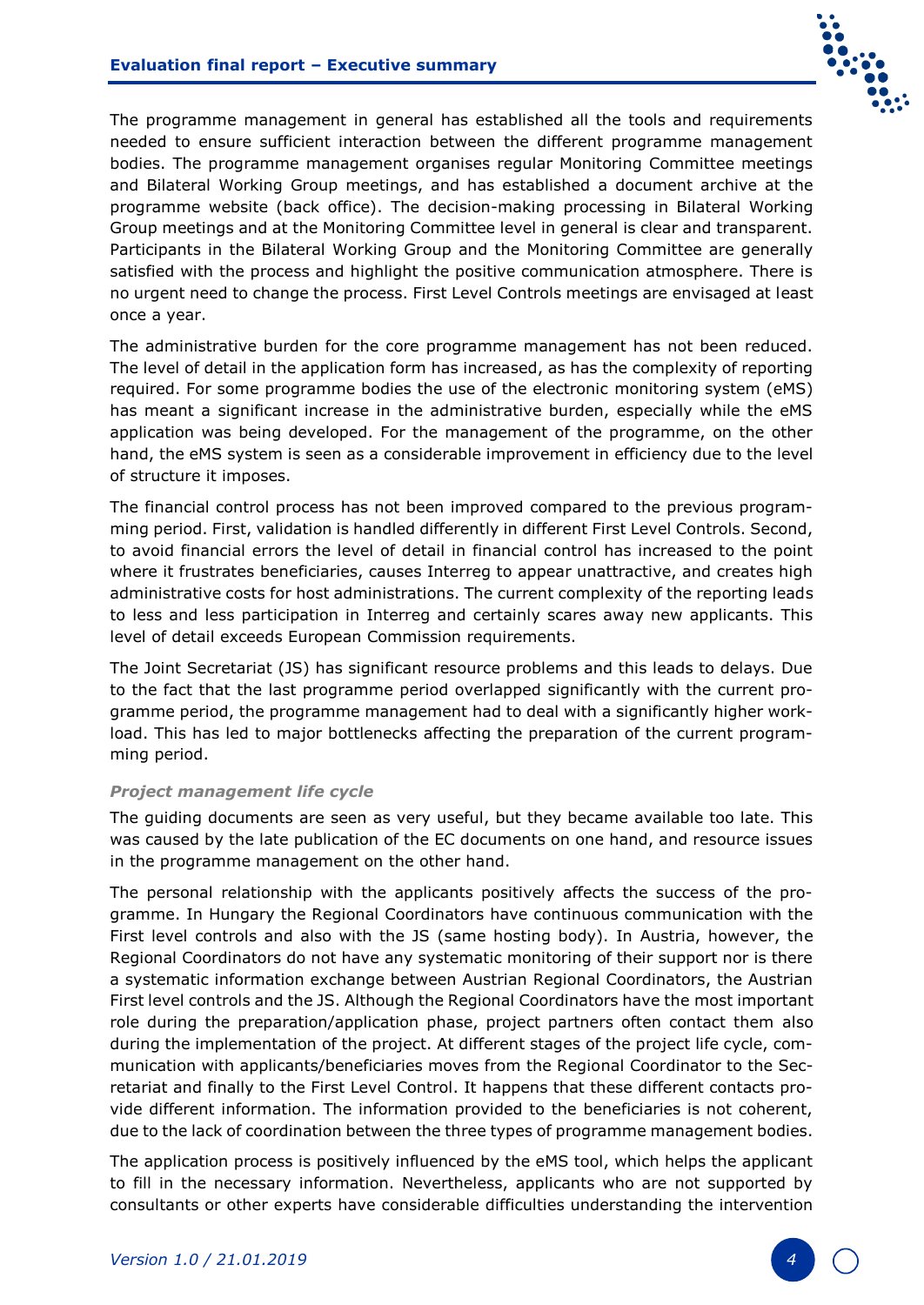

logic and indicators. The characteristics of Structural Funds in general and Interreg in particular are becoming increasingly complex and difficult to explain to external participants.

The selection process is effective and transparent, it focuses very much on the quality of the application. The information provided to selected projects is sufficient and timely.

The contracting phase, on the other hand, had substantial delays in the beginning. Although the main issues causing delays seem to have diminished, there is still room for more.

The most problematic aspect in the project life cycle is the time- and resource-consuming project reporting. Reporting seems to take up a considerable share of the project resources and scares off potential new applicants. For reasons already mentioned above, the financial reporting takes too long and is too detailed.

## *Internal communication*

In terms of formal communication, the availability of information is assured via the programme website, the Monitoring Committee meetings and the Bilateral Working Group meetings. Communication in these meetings is perceived as very effective, but the communication activities do not have any significant effect on the internal communication. Regarding the exchange of written documentation, the website contains only official documents.

Internal communication is dominated by a network of programme partners who to a large extent already know each other from previous periods. There are strong informal communication links between certain programme bodies, based on long-term relationships within the programme management. Other programme bodies (mainly Austrian ones) are less embedded in the information exchange. There is no evidence that any of the communication activities in this programme period have changed significantly between programme management bodies.

Communication between different programme management bodies follows a much more structured approach on the Hungarian side compared to the Austrian side. For example, communication between Austrian First Level Control and the other Austrian programmes bodies is not comprehensive and opens up misunderstandings and conflicts.

There is also room for improvement in the interaction between the MA and the JS. Currently, communication and file sharing are handled via e-mail. There is no other file sharing system installed and the planned website back office space is empty. Due to the fact that the Secretariat and MA are at two different locations in two different Member States it is even more important to have an effective decision-making and communication system which goes beyond the description of the Management and Control System.

### *External communication*

The most important communication activities in terms of raising awareness and knowledge are those done by the RCs. Apart from the website, which provides important information, the RCs are the main source of information on what is required and where to put the emphasis when preparing an application.

The major impact of the communication strategy is the definition of an improved cooperative design and the establishment of the website. Other communication tools such as leaflets and folders and events were not seen as very important or useful.

The most critical points when addressing communication tools are the microsites. Although generally valued as an idea, the way the microsites are implemented was not appreciated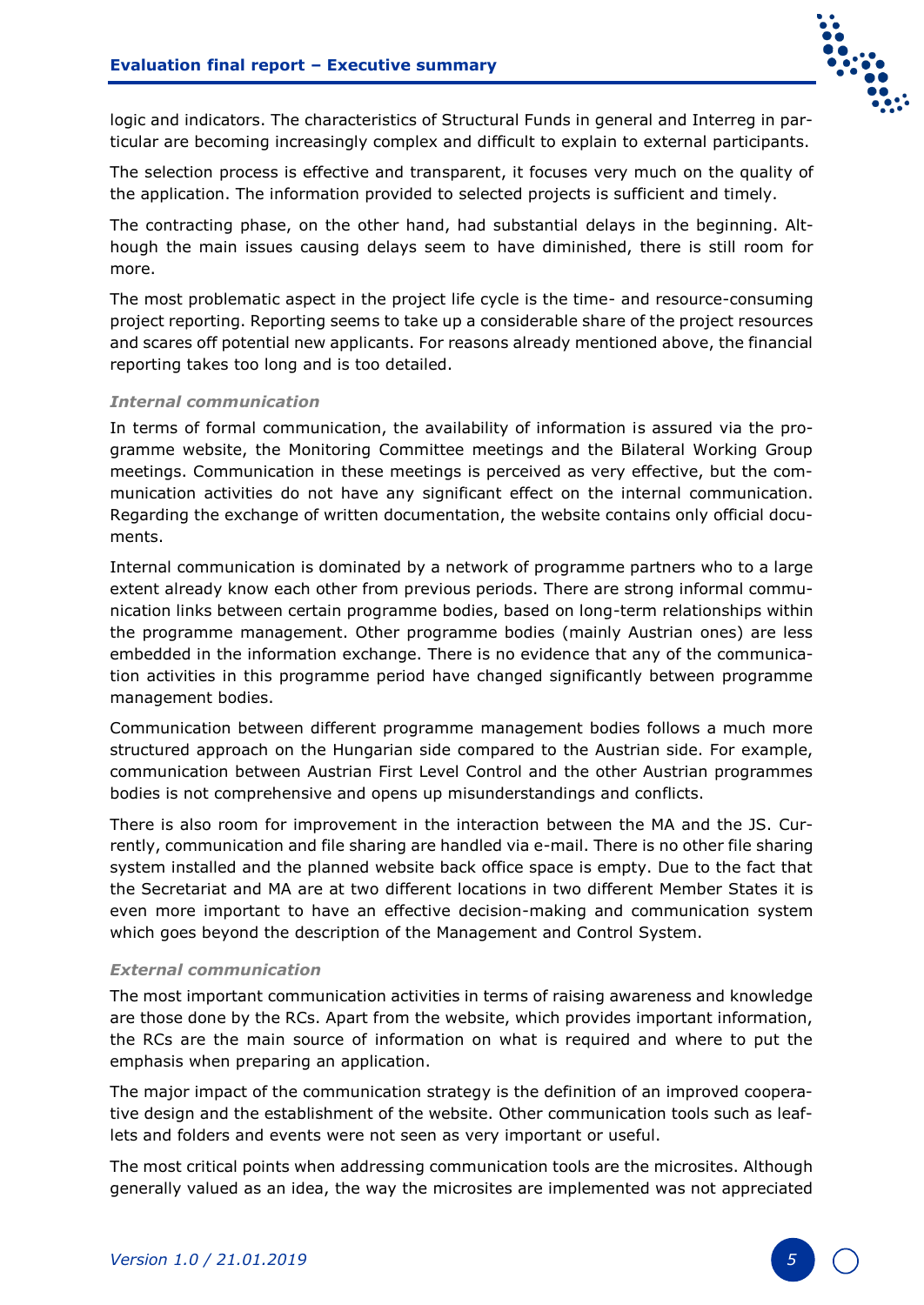

by beneficiaries. It seems that external communication is currently not so important for beneficiaries. The impression is that most of the beneficiaries lack the resources to adequately address the planned communication activities, so they deal with communication at a later stage of the project.

Communication activities supporting project implementation include face-to-face meetings and project training sessions. However, the training has not been seen as very effective so far. It seems that local training focusing on particular aspects (mostly financial reporting) is valued above general training for Lead Partners. Generally speaking the sessions lack interactivity and are seen as lectures rather than real training.

The exchange of information between Interreg programmes did not change significantly compared to the previous programming period. Apart from the national meetings of Interreg programme management bodies, no other formal cooperation is visible. During programme implementation, cooperation with other Interreg programmes is incremental, with no systematic approach.

There is no evidence that stakeholders feel well informed about the benefits of cross-border cooperation. There is a lack of communication towards general stakeholders due to a lack of resources. Unlike other Interreg programmes, Interreg AT-HU does not engage social media such as Twitter to reach a wider public.

The programme management currently does not have a communication manager to ensure coherent and adequate internal and external communication. The recruitment of such a manager is costly and time-consuming, and it is questionable whether such an expert can be financed by the available budget.

# *Recommendations*

The matrix **structure of the programme management** is set by national structures and EC regulations. This structure cannot be changed in the current programming period. It is therefore important that all the bodies involved in managing the programme acknowledge the situation. Programme implementation can only be successful if all the bodies aim for the same goal: successful and effective implementation of the programme. This requires an excellent communication atmosphere, trust and agreement.

We recommend introducing **result-oriented process management tools** which should in the long run simplify the work process. These tools might in the short run require additional resources but would improve the programme management.

For the JS it is recommended to set up a clear and **simple work plan system** that is more result-based, including milestones, targets and deadlines. The work plan should not only help to structure the work process in the JS and better manage the interaction between the MA and the JS but also make sure that all other programme bodies are aware of deadlines that all the partners are obliged to respect. The work plan should focus on results rather than on the process. Such a system should not be designed to allow the workload to be increased, but instead should eliminate inefficient dissipation of energy and provides a basis for agreement between the MAs and the JS. This again would help to eliminate misunderstanding in communication.

Differences in the **validation approach** of different First Level Controls could be addressed by a more rigid and simplified document which should be binding for all programme bodies. The current eligibility handbook still offers too much room for interpretation.